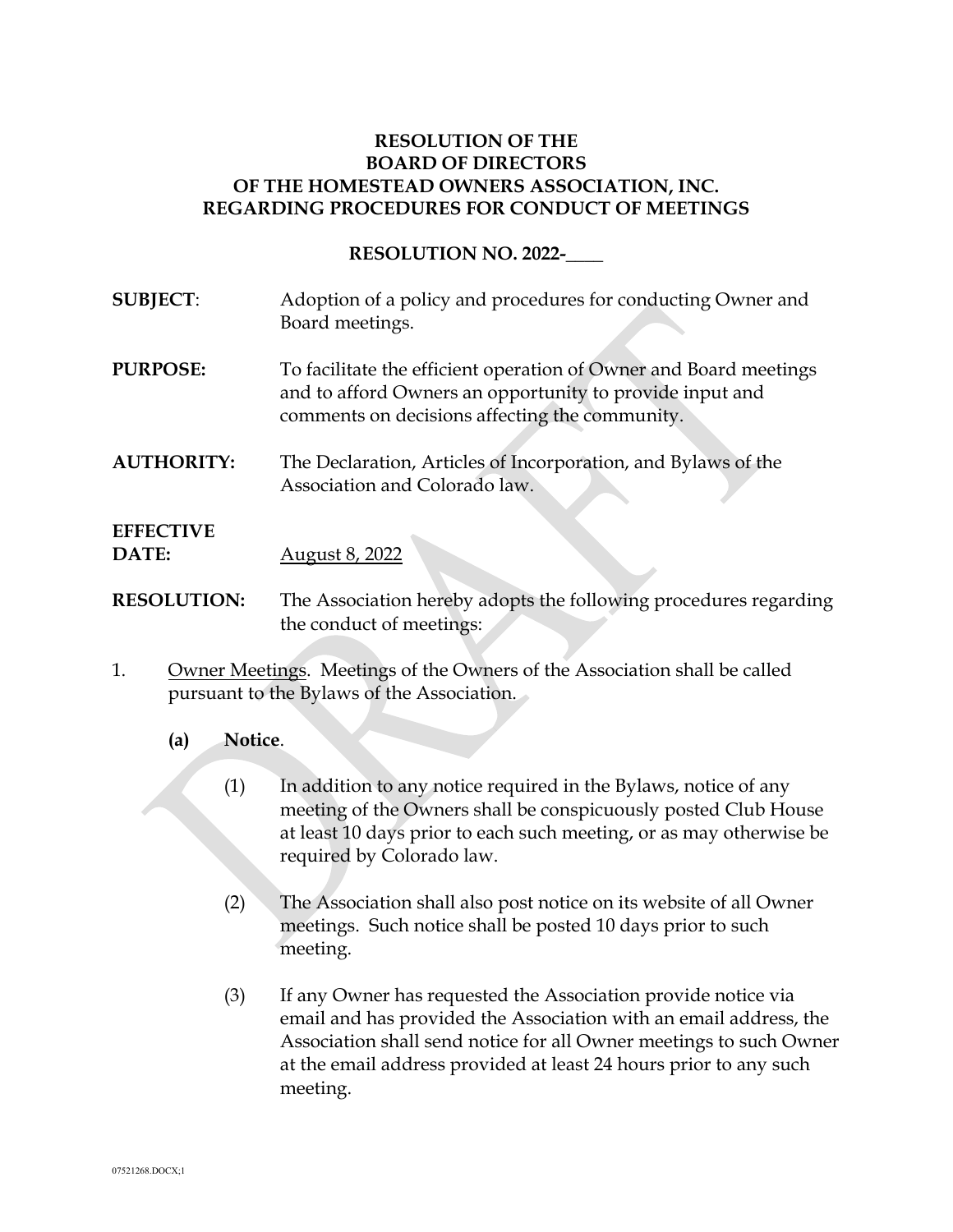#### **(b) Conduct**.

- (1) All Owner meetings shall be governed by the following rules of conduct and order:
	- (A) The president of the Association or designee shall chair all Owner meetings.
	- (B) All Owners and persons who attend a meeting of the Owners will sign in, present any proxies, and receive ballots as appropriate. (See section below regarding voting).
	- (C) Any person desiring to speak shall sign up on the list provided at check in and indicate if he/she is for or against an agenda item.
	- (D) Anyone wishing to speak must first be recognized by the chair.
	- (E) Only one person may speak at a time.
	- (F) Each person who speaks shall first state their name and address.
	- (G) Any person who is represented at the meeting by another person, as indicated by a written instrument, will be permitted to have such person speak for him/her.
	- (H) Those addressing the meeting shall be permitted to speak without interruption from anyone as long as these rules are followed.
	- (I) Comments are to be offered in a civilized manner and without profanity, personal attacks or shouting. Comments are to be relevant to the purpose of the meeting.
	- (J) Each person shall be given up to a maximum of three minutes to make a statement or to ask questions. The Board may decide whether or not to answer questions during the meeting. Each person may only speak once. Yielding of time by a speaker to another individual shall not be permitted. Such time limit may be increased or decreased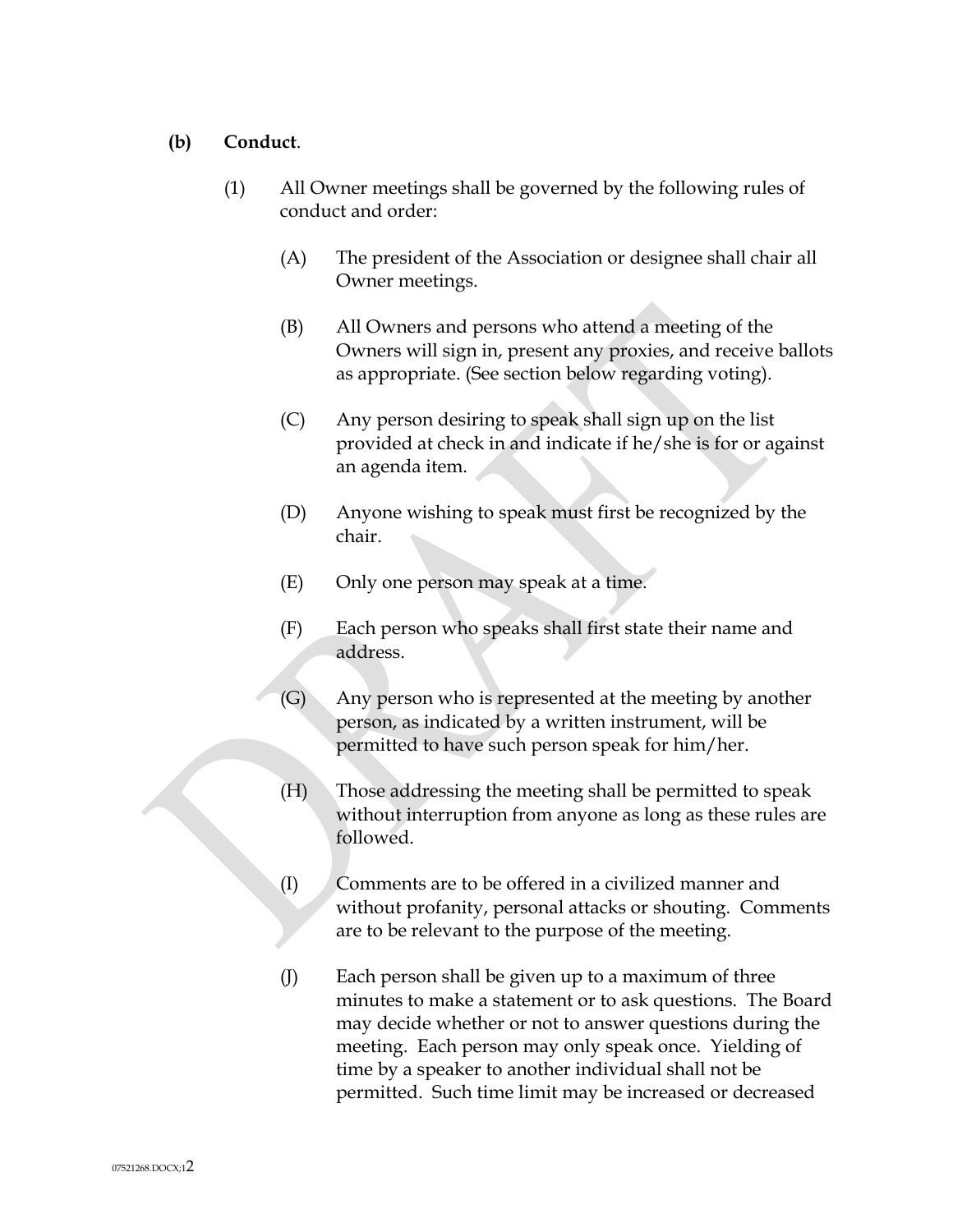by the chair, but shall be uniform for all persons addressing the meeting.

- (K) All actions and/or decisions will require a first and second motion.
- (L) Once a vote has been taken, there will be no further discussion regarding that topic.
- (M) So as to allow for and encourage full discussion by Owners, no meeting may be audio, video, or otherwise recorded. Minutes of actions taken shall be kept by the Association.
- (N) Anyone disrupting the meeting, as determined by the chair, shall be asked to "come to order." Anyone who does not come to order will be requested to immediately leave the meeting.
- (O) The chair may establish such additional rules of order as may be necessary from time to time.
- **(c) Voting**. All votes taken at Owner meetings shall be taken as follows:
	- (1) Contested elections of Board members, defined as elections in which there are more candidates than positions to be filled, shall be conducted by secret ballot. Each Owner entitled to vote pursuant to the Bylaws shall receive a ballot. The ballot shall contain no identifying information concerning the ballot holder. In the event an Owner holds a proxy for another Owner, upon presentation of such proxy to the secretary of the Association or the secretary's designee, the Owner shall receive a secret ballot to cast the vote of the Owner who provided the proxy. The proxy shall be kept and retained by the Association.
	- (2) Uncontested elections of Board members, defined as elections in which the number of candidates is equal to or less than the positions to be filled, and all other votes taken at a meeting of the Owners shall be taken in such method as determined by the Board of Directors including acclamation, by hand, by voice, or by ballot. Notwithstanding the above, uncontested elections of Board members or other votes on matters affecting the community shall be by secret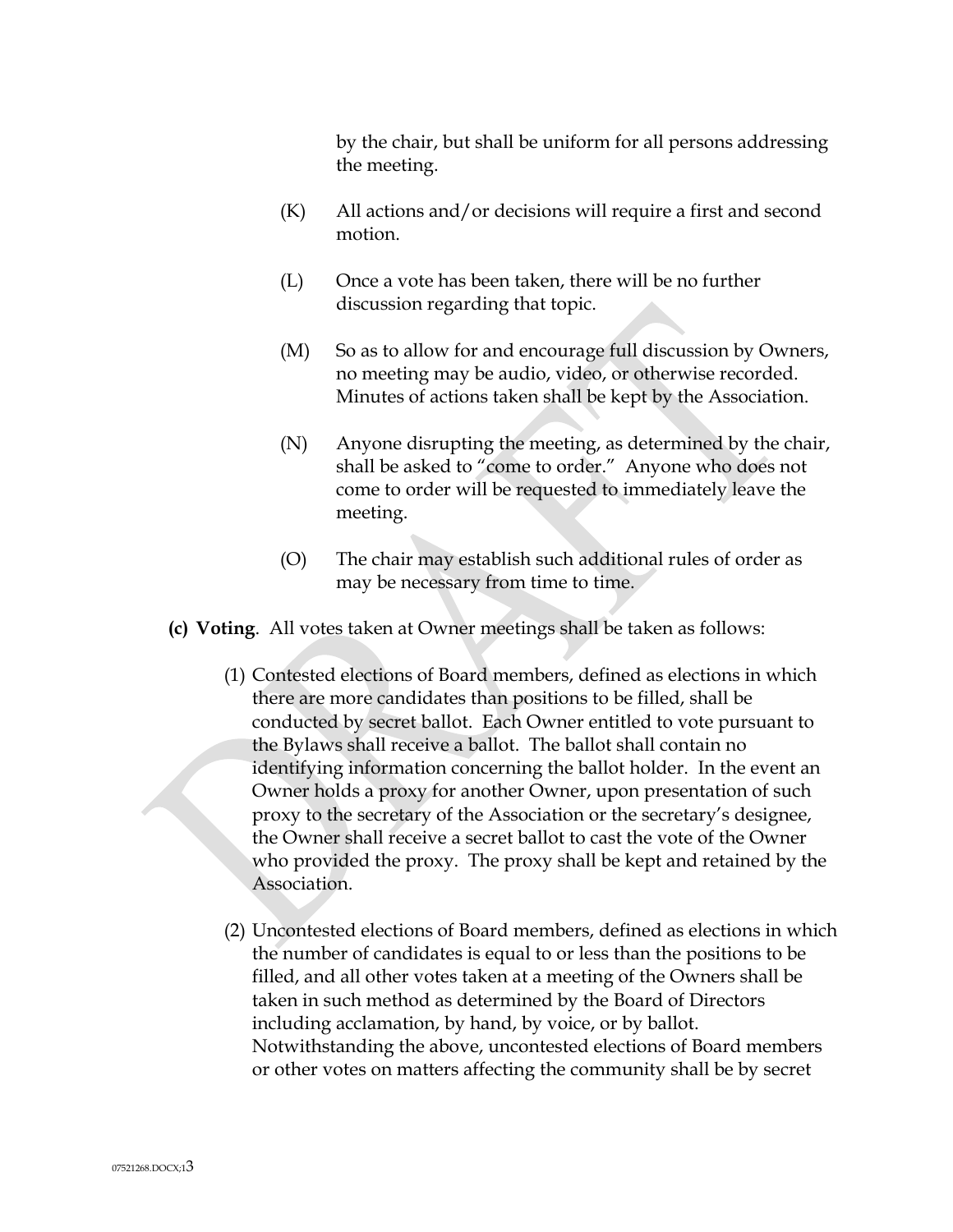ballot at the discretion of the Board or upon the request of 20% of the Owners who are present at the meeting or represented by proxy.

- (3) Written ballots shall be counted by a neutral third party, excluding the Association's managing agent or legal counsel, or a committee of volunteers who are not Board members, and in the case of a contested election, are not candidates. The committee shall be selected or appointed at an open meeting, in a fair manner, by the chair or another person presiding during that portion of the meeting.
- (4) The individual(s) counting the ballots shall report the results of the vote to the chair by indicating how many votes were cast for each individual or how many votes were cast in favor and against any issue.
- **(d) Proxies.** Proxies may be given by any Owner as allowed by C.R.S. 7-127- 203.
	- (1) All proxies shall be reviewed by the Association's secretary or designee as to the following:
		- (A) Validity of the signature;
		- (B) Signatory's authority to sign for the unit Owner;
		- (C) Authority of the unit Owner to vote;
		- (D) Conflicting proxies; and
		- (E) Expiration of the proxy.
- 2. Board Meetings. Meetings of the Board of Directors of the Association shall be called pursuant to the Bylaws of the Association.
	- **(a) Conduct.**
		- (1) All Board meetings shall be governed by the following rules of conduct and order:
			- (A) The president of the Association, or designee, shall chair all Board meetings;
			- (B) All persons who attend a meeting of the Board shall be required to sign in, listing their name and unit address;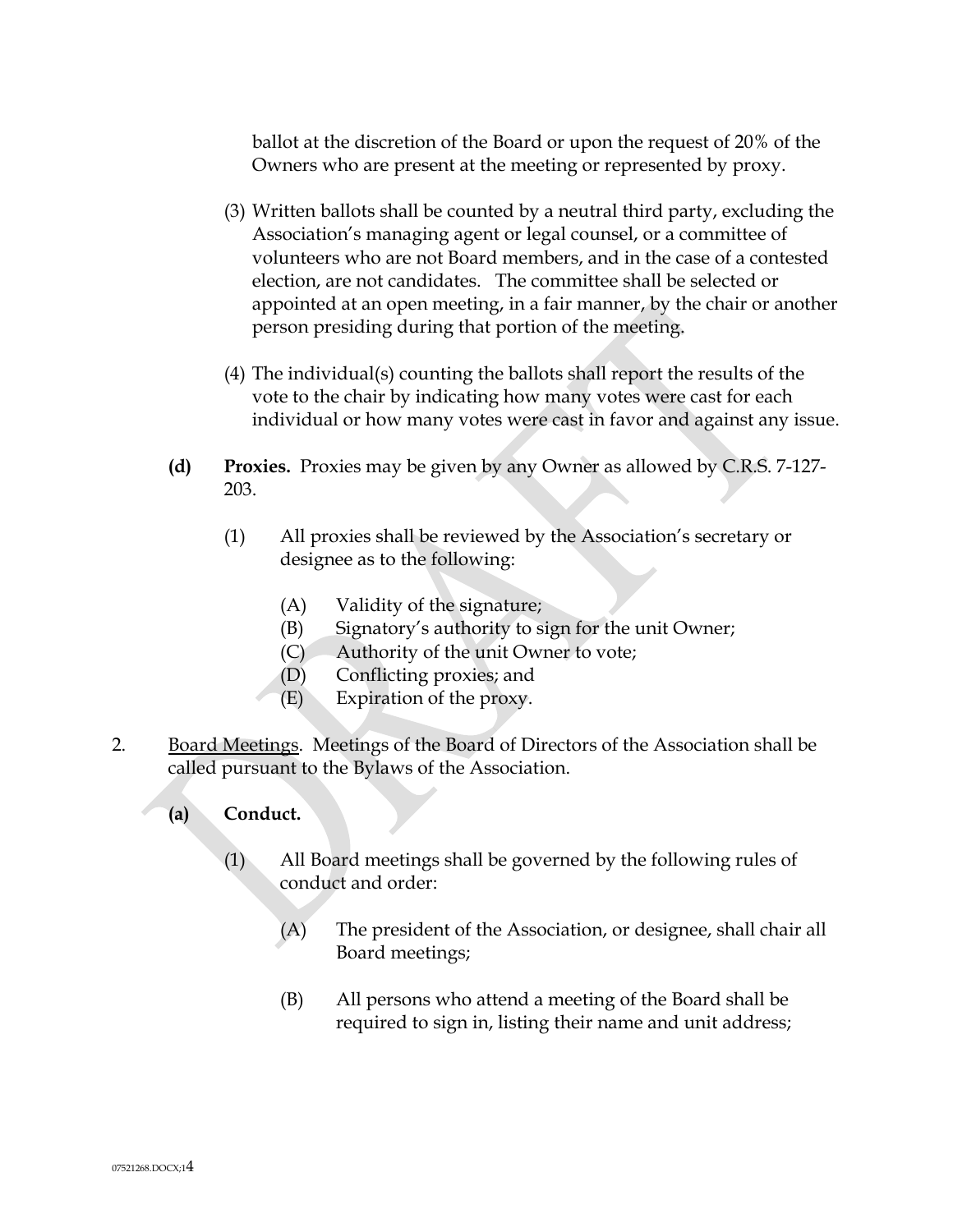- (C) All Owners will be given an opportunity to speak as to any matter or ask questions of the Board during the Owner forum at the beginning of the meeting. Any Owner wishing to speak during the Owner forum shall so indicate at the time of sign in;
- (D) Anyone desiring to speak shall first be recognized by the chair;
- (E) Only one person may speak at a time;
- (F) Each person speaking shall first state their name and address;
- (G) Any person who is represented by another person as indicated by a written instrument at the meeting shall be permitted to have such person speak for him/her;
- (H) Those addressing the Board shall be permitted to speak without interruption from anyone as long as these rules are followed;
- (I) Comments are to be offered in a civilized manner and without profanity, personal attacks, or shouting. Comments are to be relevant to the purpose of the meeting or issue at hand;
- (J) Each person shall be given up to a maximum of three minutes to speak or to ask questions, although questions may not be answered until a later date. Each person may only speak once during the Owner forum and once on any other issue prior to a vote by the Board on such issue. Yielding of time by a speaker to another individual shall not be permitted. Such time limit may be increased or decreased by the chair but shall be uniform for all persons addressing the meeting;
- (K) No meeting of the Board may be audio, video, or otherwise recorded except by the Board to aid in the preparation of minutes; and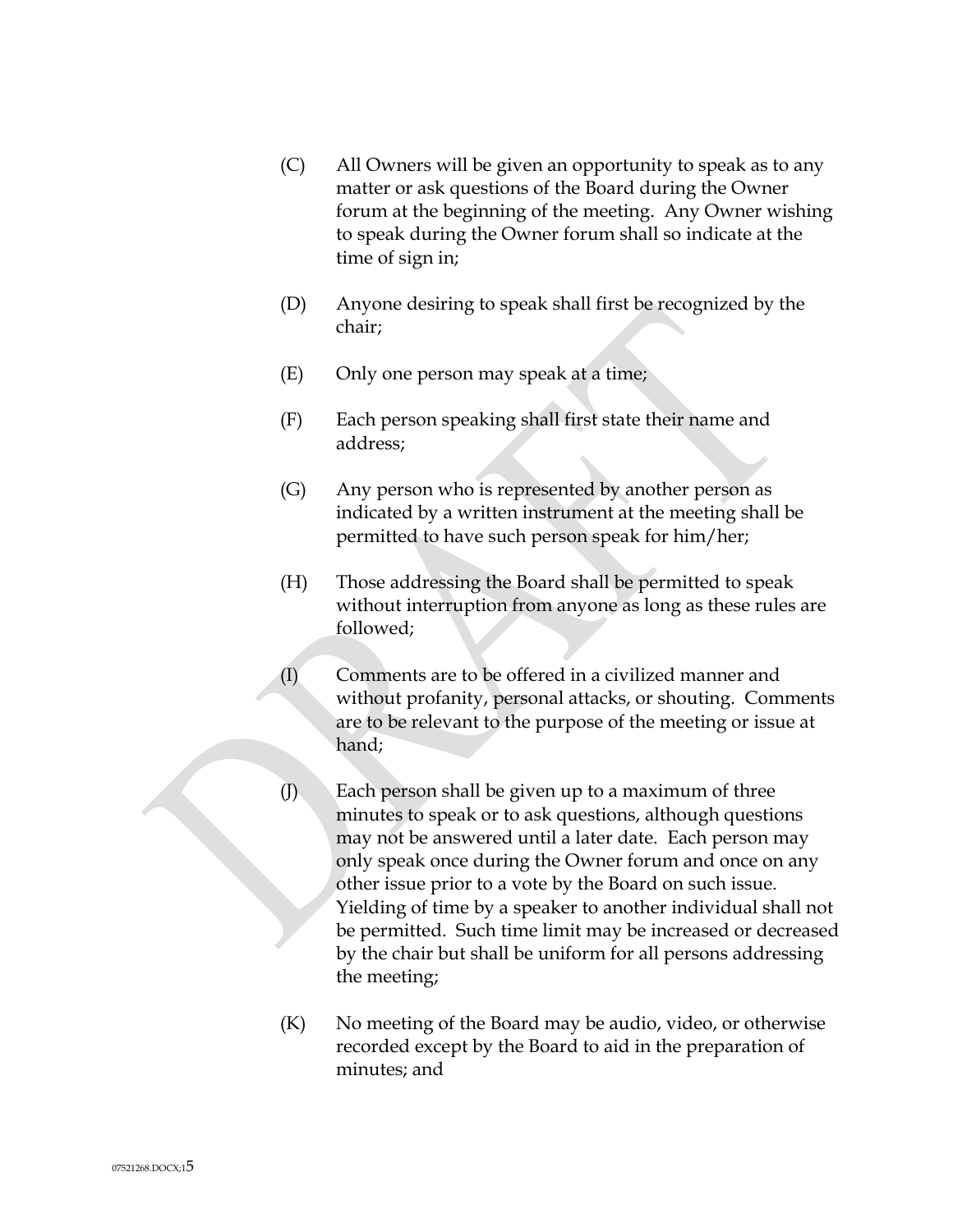- (L) Anyone disrupting the meeting, as determined by the chair, shall be asked to "come to order." Anyone who does not come to order shall be requested to immediately leave the meeting.
- **(b) Owner Input**. After a motion and second has been made on any matter to be discussed, at a time determined by the Board, but prior to a vote by the directors, Owners, or their designated representatives, present at such time shall be afforded an opportunity to speak on the motion as follows:
	- (1) The chair will ask those Owners present to indicate by a show of hands who wishes to speak in favor or against the motion. The chair will then determine a reasonable number of persons who will be permitted to speak in favor of and against the motion and for how long each person will be permitted to speak. The chair shall also announce the procedure for who shall be permitted to speak if not everyone desiring to speak will be permitted to speak.
	- (2) Following Owner input, the chair will declare Owner input closed and there shall be no further Owner participation on the motion at hand unless a majority of the Board of Directors votes to open the discussion to further Owner participation.
- **(c) Board Action Without a Meeting**. The directors shall have the right to take any action in the absence of a meeting which they could take at a meeting by obtaining the written approval of all of the directors. Any action so approved shall have the same effect as though taken at a meeting of the directors.

# **(d) Action Without a Meeting.**

- (1) Notice of Action Without a Meeting. Notice of the proposed action must be transmitted in writing to each director. The notice must contain the following information:
	- (A) The action to be taken;
	- (B) The deadline (date and time) by which a director must respond to the written notice; and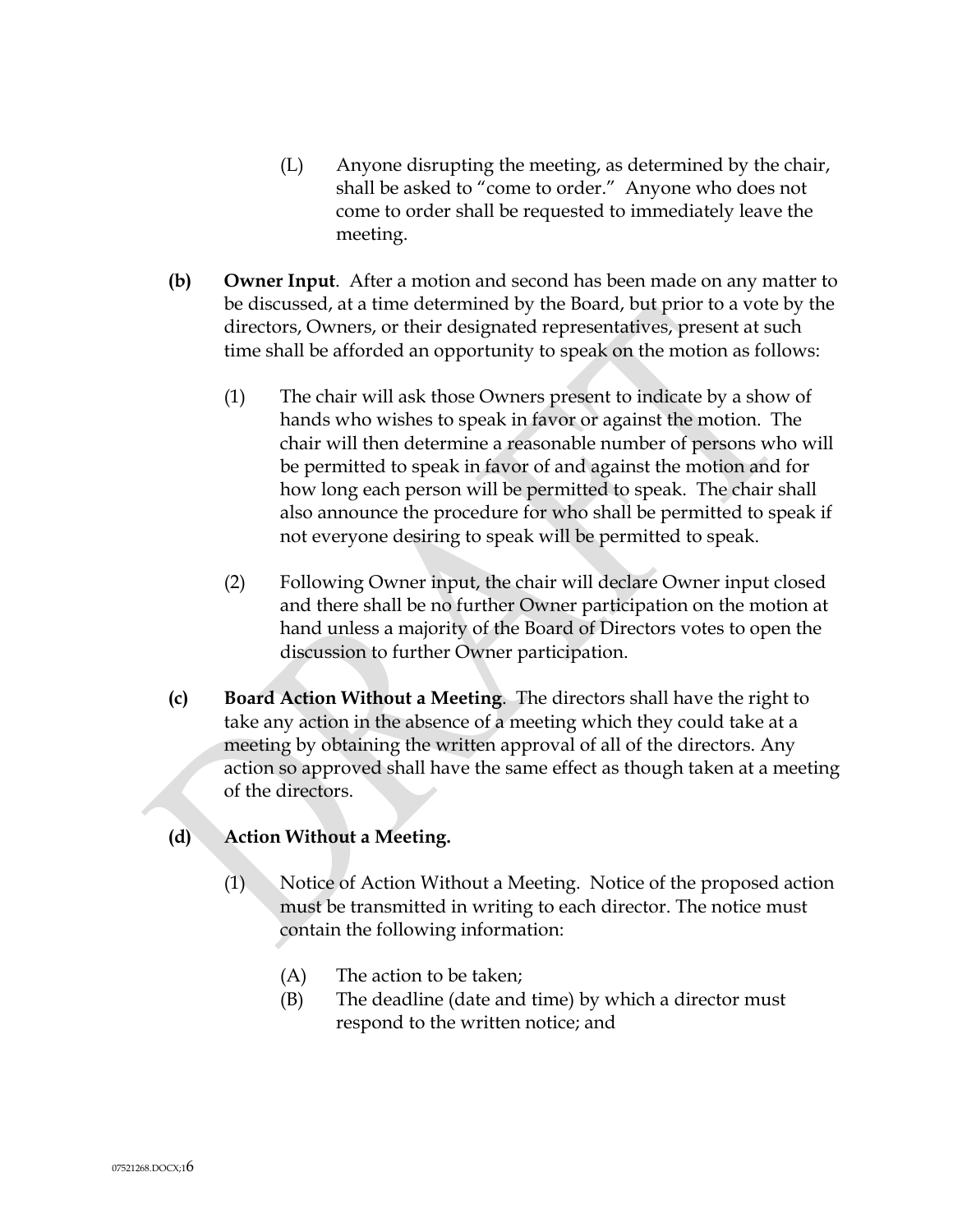- (C) That failure by a director to respond by the deadline stated in the notice will have the same effect as abstaining in writing or failing to demand in writing that the action be taken at a meeting.
- (2) Voting. By the deadline stated in the written notice, each director may:
	- (A) Vote in writing for such action;
	- (B) Vote in writing against such action;
	- (C) Fail to respond or vote; or
	- (D) Demand in writing that the action be taken at a meeting. If any director demands, by the deadline date, that action be taken at a meeting, action without a meeting is no longer available. The Board must then hold a Board meeting to take action on such matter.
- (3) Effective Date of Action. Once the deadline stated on the notice has expired, and assuming no director demands that action be taken at a meeting, the action is deemed effective if the number of votes received in favor of the action are equal to or exceed the number of votes that would be required to pass the action if all the directors then in office were voting.
- (4) Electronic Communications/Authenticity of Signatures. All written communications of directors pursuant to this section may be transmitted or received by facsimile, e-mail, or other form of wireless communication. The Association may accept any electronic vote received as valid unless it has a reasonable, good faith basis to doubt its validity.
- (5) Minutes/Ratification. If action is taken pursuant to the above procedures, such action(s) shall be noted in the minutes of the next meeting of the Board and ratified at that time.

### **(e) Executive Sessions**.

(1) The members of the Board may hold a closed door, executive session and may restrict attendance to Board members and such other persons requested by the Board during a regular or specially announced meeting for discussion of the following: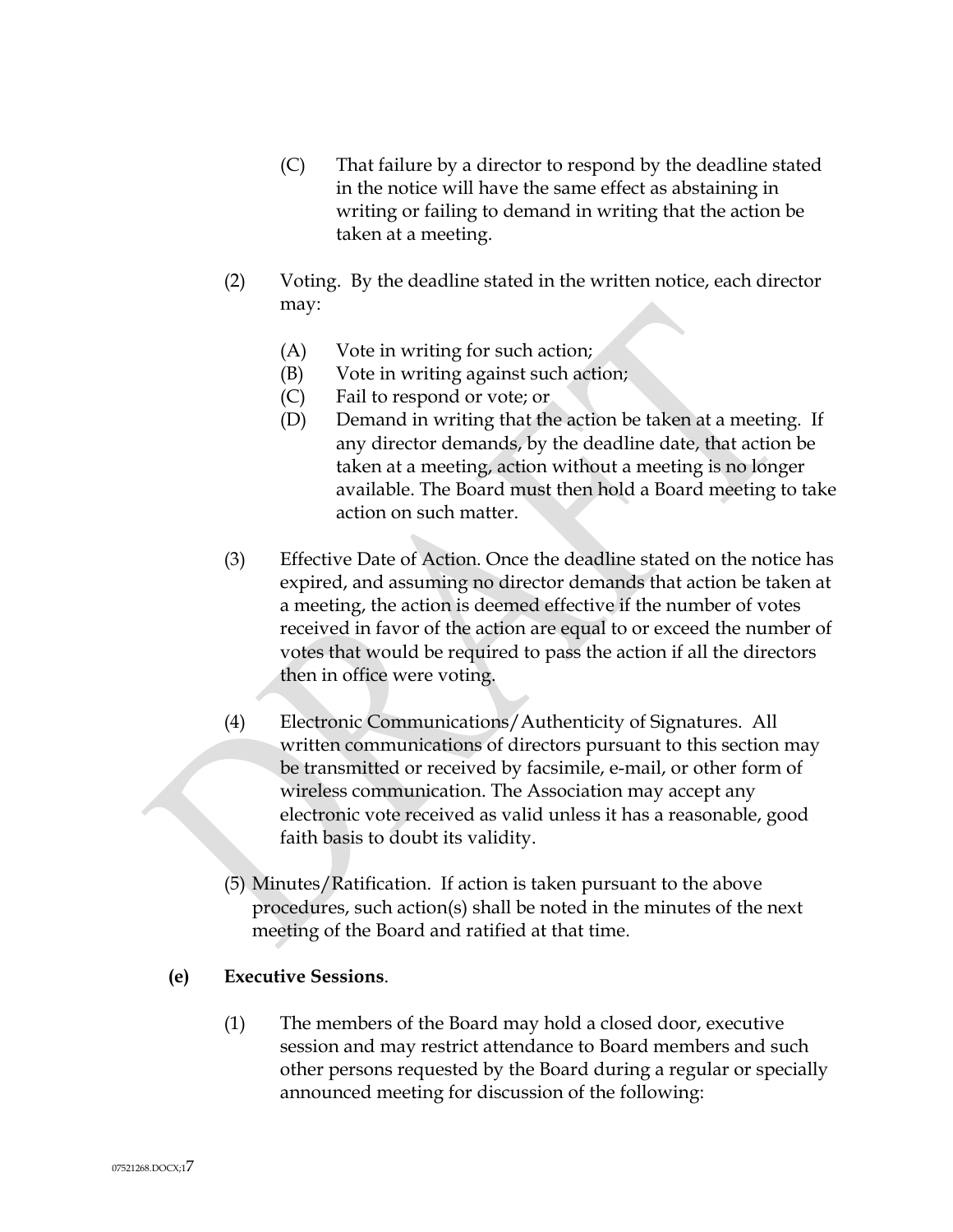- (A) Matters pertaining to employees of the Association or the manager's contract or involving the employment, discipline, or dismissal of an officer, agent, or employee of the Association;
- (B) Consultation with legal counsel concerning disputes that are the subject of pending or imminent court proceedings or matters that are privileged or confidential between attorney and client;
- (C) Investigative proceedings concerning possible or actual criminal misconduct;
- (D) Any matter the disclosure of which would constitute an unwarranted invasion of individual privacy, including a disciplinary hearing regarding a unit owner and any referral of delinquency;
- (E) Review of or discussion relating to any written or oral communication from legal counsel;
- (2) Matters subject to specific constitutional, statutory, or judicially imposed requirements protecting particular proceedings or matters from public disclosure;
- (3) Prior to holding a closed-door session, the president of the Board, or other person designated to preside over the meeting, shall announce the general matter of discussion as stated above;
- (4) No rule or regulation or amendment to the Bylaws or the Articles of Incorporation shall be adopted during a closed session. The foregoing documents may be validly adopted only during a regular or special meeting or after the Board goes back into regular session following a closed session; and
- (5) The minutes of all meetings at which an executive session was held shall indicate that an executive session was held and the general subject matter of the executive session. Minutes of executive sessions may be kept but are not subject to disclosure pursuant to the Association's resolution regarding inspection of records.